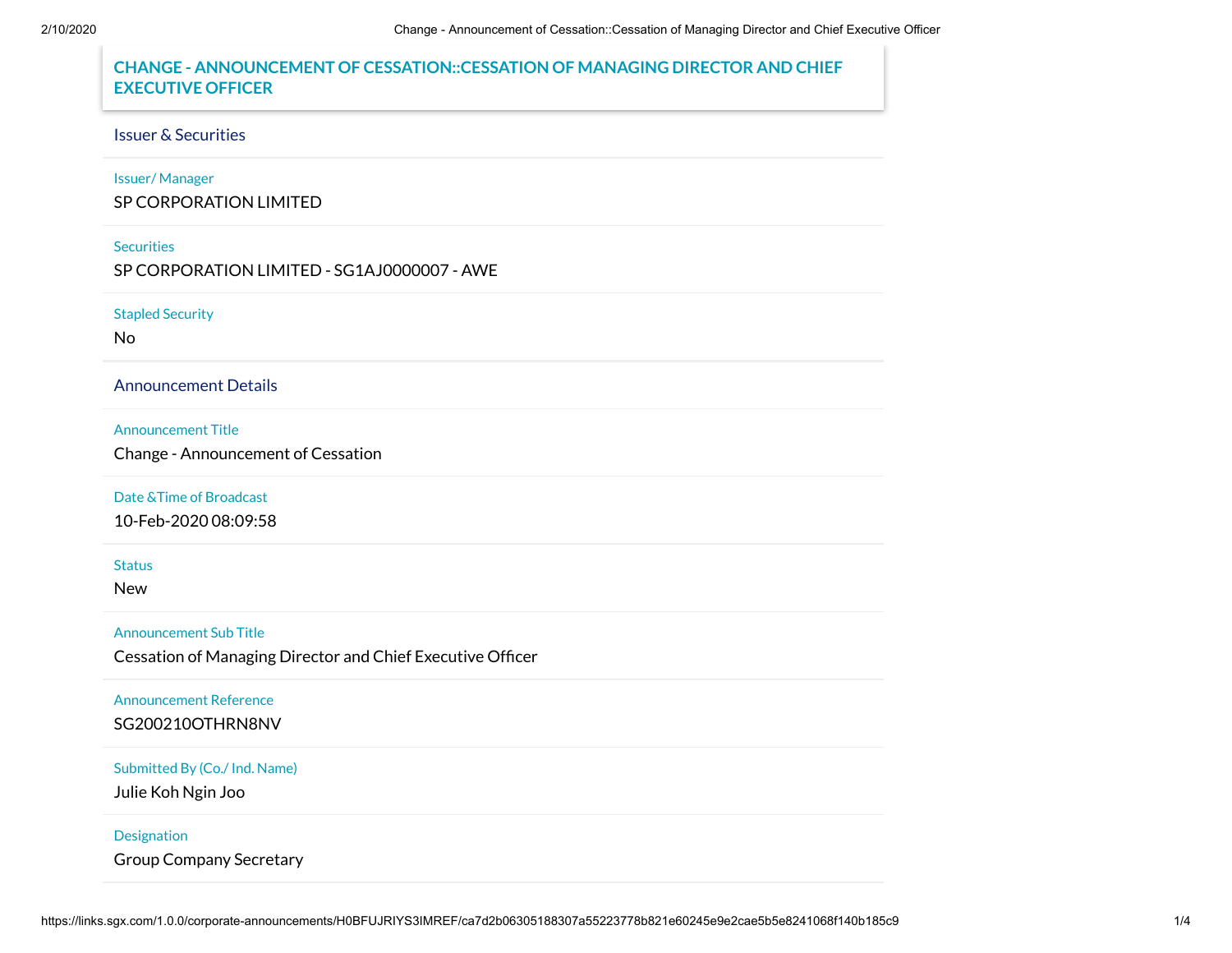# Description (Please provide a detailed description of the event in the box below)

Demise of Mr Boediman Gozali alias Tony Wu and his cessation as Managing Director and Chief Executive Officer.

Additional Details Name Of Person Boediman Gozali alias Tony Wu Age 77 Is effective date of cessation known? Yes If yes, please provide the date 08/02/2020 Detailed Reason (s) for cessation Mr Boediman Gozali alias Tony Wu passed away on 08/02/2020. Are there any unresolved differences in opinion on material matters between the person and the board of directors, including matters which would have a material impact on the group or its financial reporting? No Is there any matter in relation to the cessation that needs to be brought to the attention of the shareholders of the listed issuer? No Any other relevant information to be provided to shareholders of the listed issuer? No Date of Appointment to current position 01/08/2010 Does the AC have a minimum of 3 members (taking into account this cessation)? Yes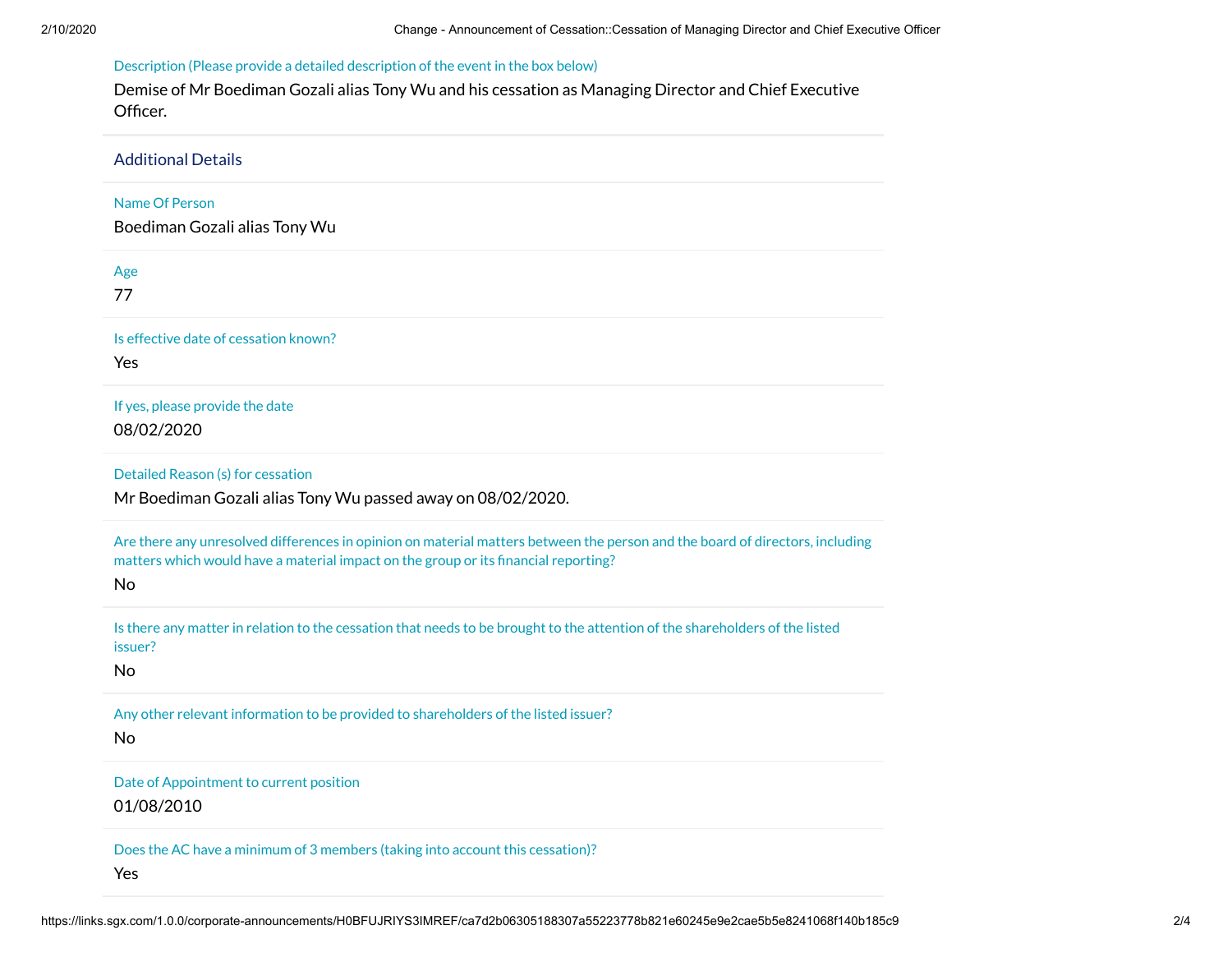Number of Independent Directors currently resident in Singapore (taking into account this cessation)

### 3

Number of cessations of appointments specified in Listing Rule 704 (7) or Catalist Rule 704 (6) over the past 12 months 0

### Job Title (e.g. Lead ID, AC Chairman, AC Member etc.)

Managing Director and Chief Executive Officer, Non-Independent Executive Director

### Role and responsibilities

Overall management of the operations of the Group and its subsidiaries

Familial relationship with any director and/ or substantial shareholder of the listed issuer or of any of its principal subsidiaries

Maternal uncle of Mr William Nursalim alias William Liem, a Non-Executive Director of the Company . He is also the maternal uncle of Ms Michelle Liem Mei Fung (sibling of Mr William Nursalim alias William Liem). Both Mr William Nursalim alias William Liem and Ms Michelle Liem are deemed substantial shareholders of the Company by virtue of their interests in Nuri Holdings (S) Pte Ltd

### Shareholding interest in the listed issuer and its subsidiaries?

No

# Past (for the last 5 years)

NIL

# Present

1. Bestway Holdings Pte Ltd 2. Bestway Properties Pte Ltd 3. Summer Enterprise (Singapore) Pte. Ltd. 4. Hainan Summer Property Development Ltd 5. Sanya Summer Real Estate Co. Ltd. 6. Sanya Summer Mall Department Store Co. Ltd 7. Sanya Summer Commercial Co. Ltd.